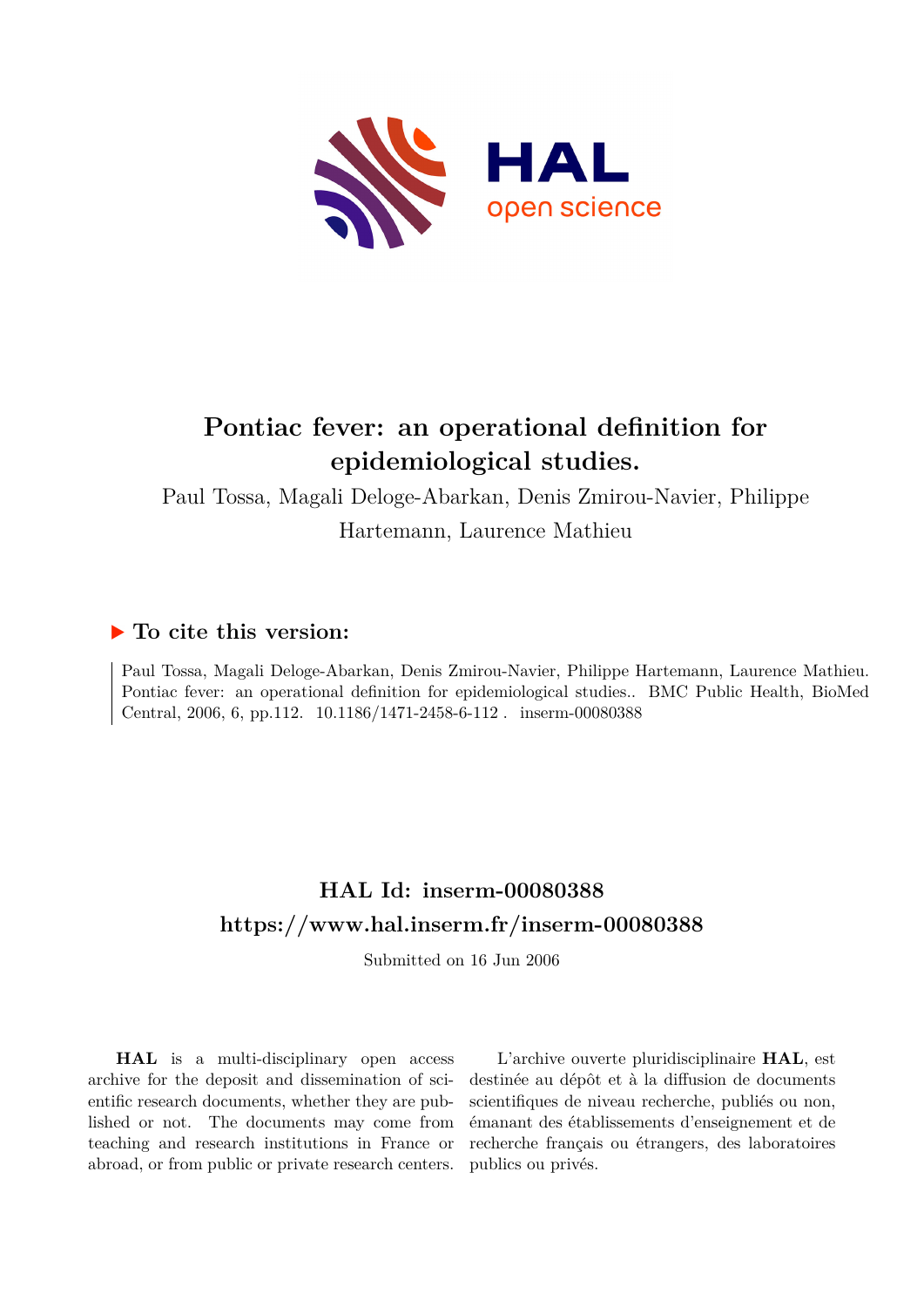# Research article **Contract Contract Contract Contract Contract Contract Contract Contract Contract Contract Contract Contract Contract Contract Contract Contract Contract Contract Contract Contract Contract Contract Contra**

# **Pontiac fever: an operational definition for epidemiological studies** Paul Tossa<sup>1</sup>, Magali Deloge-Abarkan<sup>1</sup>, Denis Zmirou-Navier<sup>1</sup>,

Philippe Hartemann<sup>1</sup> and Laurence Mathieu\*<sup>2</sup>

Address: <sup>1</sup>Département Environnement et Santé Publique and INSERM ERI 11, Henri Poincaré University; Nancy, School of Medicine – 9 avenue de la Forêt de Haye, BP 184 – 54 505 Vandoeuvre lès Nancy, France and <sup>2</sup>Laboratoire d'Hydroclimatologie Médicale Santé Environnement, Ecole Pratique des Hautes Etudes (EPHE) and INSERM ERI 11; Nancy, School of Medicine – 9 avenue de la Forêt de Haye, BP 184 – 54 505 Vandoeuvrelès-Nancy, France

Email: Paul Tossa - Paul.Tossa@nancy.inserm.fr; Magali Deloge-Abarkan - Magali.deloge@medecine.uhp-nancy.fr; Denis Zmirou-Navier - Denis.Zmirou@nancy.inserm.fr; Philippe Hartemann - philippe.hartemann@medecine.uhp-nancy.fr; Laurence Mathieu\* - laurence.mathieu@medecine.uhp-nancy.fr

\* Corresponding author

Published: 28 April 2006

*BMC Public Health*2006, **6**:112 doi:10.1186/1471-2458-6-112

[This article is available from: http://www.biomedcentral.com/1471-2458/6/112](http://www.biomedcentral.com/1471-2458/6/112)

© 2006Tossa et al; licensee BioMed Central Ltd.

This is an Open Access article distributed under the terms of the Creative Commons Attribution License [\(http://creativecommons.org/licenses/by/2.0\)](http://creativecommons.org/licenses/by/2.0), which permits unrestricted use, distribution, and reproduction in any medium, provided the original work is properly cited.

Received: 08 November 2005 Accepted: 28 April 2006

#### **Abstract**

**Background:** Pontiac fever is usually described in epidemic settings. Detection of Pontiac fever is a marker of an environmental contamination by *Legionella* and should thereby call for prevention measures in order to prevent outbreak of Legionnaire's disease. The objective of this study is to propose an operational definition of Pontiac fever that is amenable to epidemiological surveillance and investigation in a non epidemic setting.

**Methods:** A population of 560 elderly subjects residing in 25 nursing homes was followed during 4 months in order to assess the daily incidence of symptoms associated, in the literature, with Pontiac fever. The water and aerosol of one to 8 showers by nursing home were characterized combining conventional bacterial culture of *Legionella* and the Fluorescence In Situ Hybridization (FISH) technique that used oligonucleotides probes specific for *Legionellaceae*. A definition of Pontiac fever was devised based on clinical symptoms described in epidemic investigations and on their timing after the exposure event. The association between incidence of Pontiac fever and shower contamination levels was evaluated to test the relevance of this definition.

**Results:** The proposed definition of Pontiac fever associated the following criteria: occurrence of at least one symptom among headache, myalgia, fever and shivers, possibly associated with other 'minor' symptoms, within three days after a shower contaminated by *Legionella*, during a maximum of 8 days (minimum 2 days). 23 such cases occurred during the study (incidence rate: 0.125 cases per person-year [95% CI: 0.122–0.127]). A concentration of *Legionella* in water equal to or greater than 10<sup>4</sup>.L-1 (FISH method) was associated with a significant increase of incidence of Pontiac fever  $(p = 0.04)$ .

**Conclusion:** Once validated in other settings, the proposed definition of Pontiac fever might be used to develop epidemiological surveillance and help draw attention on sources of *Legionella*.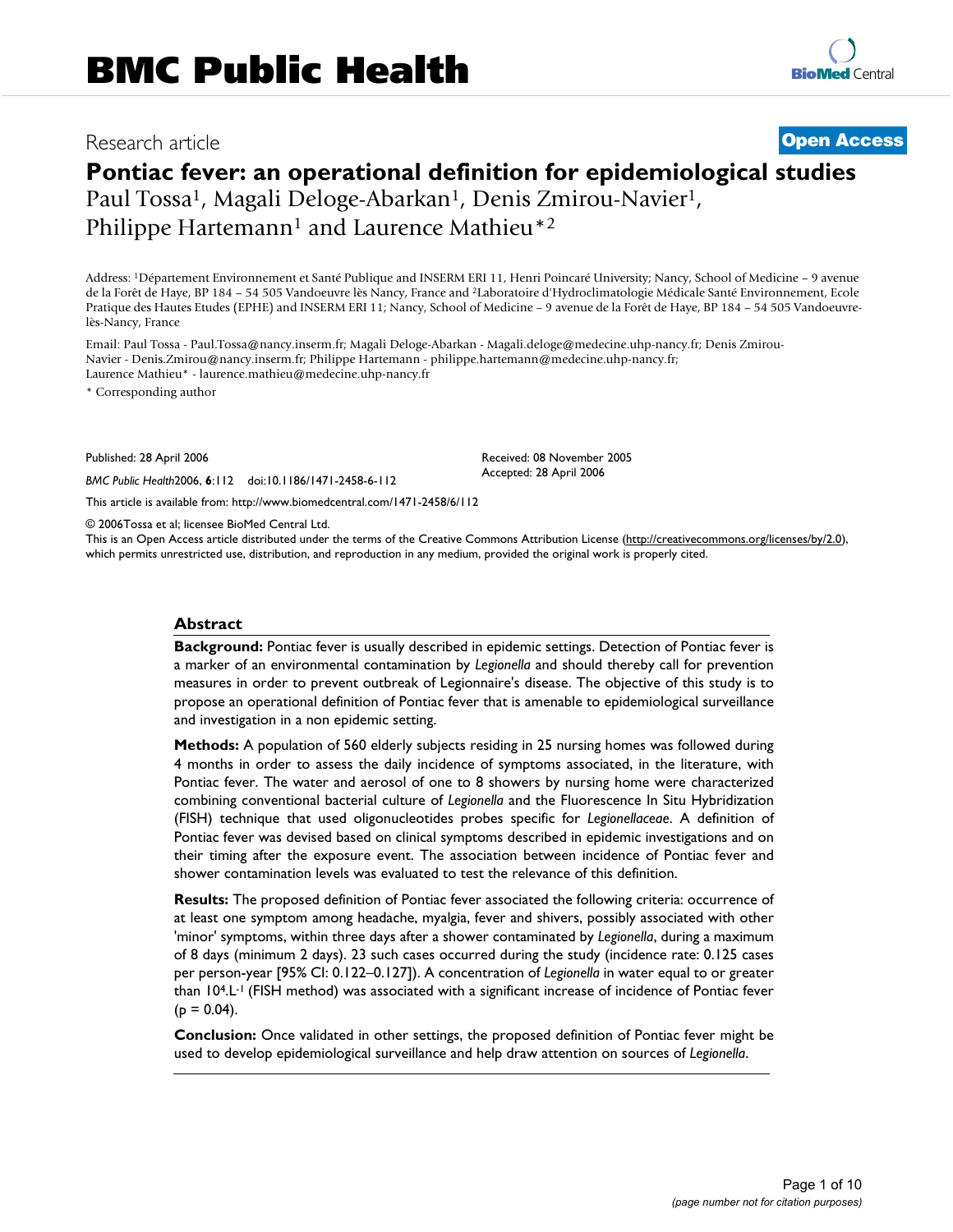# **Background**

Pontiac fever (PF) is the mild form that takes infection by *Legionella*. It usually appears on an epidemic mode and is not associated with pneumonia [1]. Like for Legionaires' disease, infection stems from inhalation of an aerosol contaminated by *Legionella* [2]. Clinically, Pontiac fever's symptoms mimic influenza, with fever, asthenia, myalgia, arthralgia, headache, cough, nausea and sore throat [1,3]; other symptoms such as dyspnea, thoracic pains [2[-4\]](#page-9-0) vomiting and diarrhoea [3,5,6] have also been described. Patients recover in two to five days, without treatment [7- 9].

Because of its benignity and lack of specificity, the occurrence of PF is often undiagnosed and is therefore less reported than Legionnaires' disease. Epidemiologically, PF is characterized by a short incubation period (typically 30 to 90 hours, with an average of 36 h), a high attack rate (70 to 90%) [1], and absence of fatalities or long term complications [2]. Age, gender and smoking do not seem to be risk factors [10,11]. Rather, PF seems to affect preferentially young subjects: the age of cases was 36 to 39 years in the original Pontiac episode [12,13], and age medians during different documented epidemics were 29 [\[4,](#page-9-0)10], 30 [3] and 32 years [11]. Pathogenesis of the PF is poorly known. To date, there is no consensus on the duration of the incubation period, on its clinical symptoms, nor on the causal species of *Legionella*.

Different serogroups (SGs) of *Legionella pneumophila* (*Lp*) (1, 6 and 7) [\[14](#page-9-1)-16], as well as *L. feeleii* [12,[17](#page-9-2)], *L. micdadei* [2,11,12], *L. anisa* [13] can cause PF. In terms of diagnosis, according to some authors, PF develops the same serological characteristics as Legionnaires'disease [10,18]. Others claim on the contrary that serology during of a PF is inconstantly positive [19]. Presence of urinary antigen is not systematic either, even for epidemics connected to *Lp* SG 1 [10,20].

Detection of PF is a marker of an environmental contamination by *Legionella* and should thereby call for prevention measures. Efforts to standardize the definition of PF may facilitate comparison of risk levels and help draw attention on sources of *Legionella*. In this article, based on data from the Legion'Air project, we propose an operational definition of PF for the purpose of surveillance and epidemiological studies.

# **Methods**

The objectives of the Legion'Air project are: 1) to assess the exposure of elderly people residing in nursing homes to *Legionella* through aerosols generated by hot-water during showers, and 2) to evaluate the risk that is associated with this exposure.

Nursing homes solicited to participate in the Legion'Air project were located in the Lorraine region, north east of France. The selection process was based on the capacity of the nursing homes and on practical considerations (it should be located not too far from the study centre); no consideration was given to prior knowledge of contamination of the hot water system, in order to prevent selection bias.

This epidemiological study is a retrospective follow-up study. A population of 560 elderly volunteers (informed consent was obtained from patients or guardians) have been followed during 4 months. A set of predefined symptoms were registered daily by the auxiliary nursing staff, symptoms that had been previously reported in the literature in case of PF (table 1). Data were collected on demographic characteristics, current and/or past smoking habits, relevant medical history (respiratory and immunity-related conditions, such as diabetes and cancer) and current prescription of immunosuppressive therapy and of antibiotic medicines. A dedicated nurse insured the quality of recordings in the registers by alternating on site visits and telephone calls during the 4 months.

Volunteers included in the study were those who took at least one shower weekly. As shower practice represented the key exposure determinant (none of the participating nursing homes had air conditioning), data about shower habits were also recorded (the day and the room where the shower was taken).

At the end of the 4 months study, blood and urine samples were taken to assay anti *Legionella* antibodies and urine antigens of *Lp* SG 1. The antibodies of interest were anti-*Lp* (SG 1 to 10) and other *Legionella* species (*anti-L.micdadei*, anti-*L.bozemanii*, anti-*L.dumoffii*, anti-*L.gormanii*, anti-*L.jordanis*, anti-*L.longbeachae* SGs 1 and 2, anti-*L.anisa*). All biological analyses were undertaken by the National Reference Center for *Legionella* in Lyon, France. Biological samples were collected and transported to guarantee their stability. The Nancy University Hospital ethics committee approved the study design and the biological sampling procedures.

To characterize exposure, shower water and aerosol of shower have been sampled. Sampling points were chosen in order to be representative of the exposure of the elderly volunteers. All showers could not be sampled, for practical and financial reasons. Thus, a prior evaluation of the hot water system (design, mode of hot-water production, maintenance of point-of-use, water temperature and treatment) was undertaken in each nursing home in order to assess its criticity in terms of *Legionella* risk and to identify the sampling points (showers) that fitted the best with the volunteers' exposure. Accordingly, each nursing home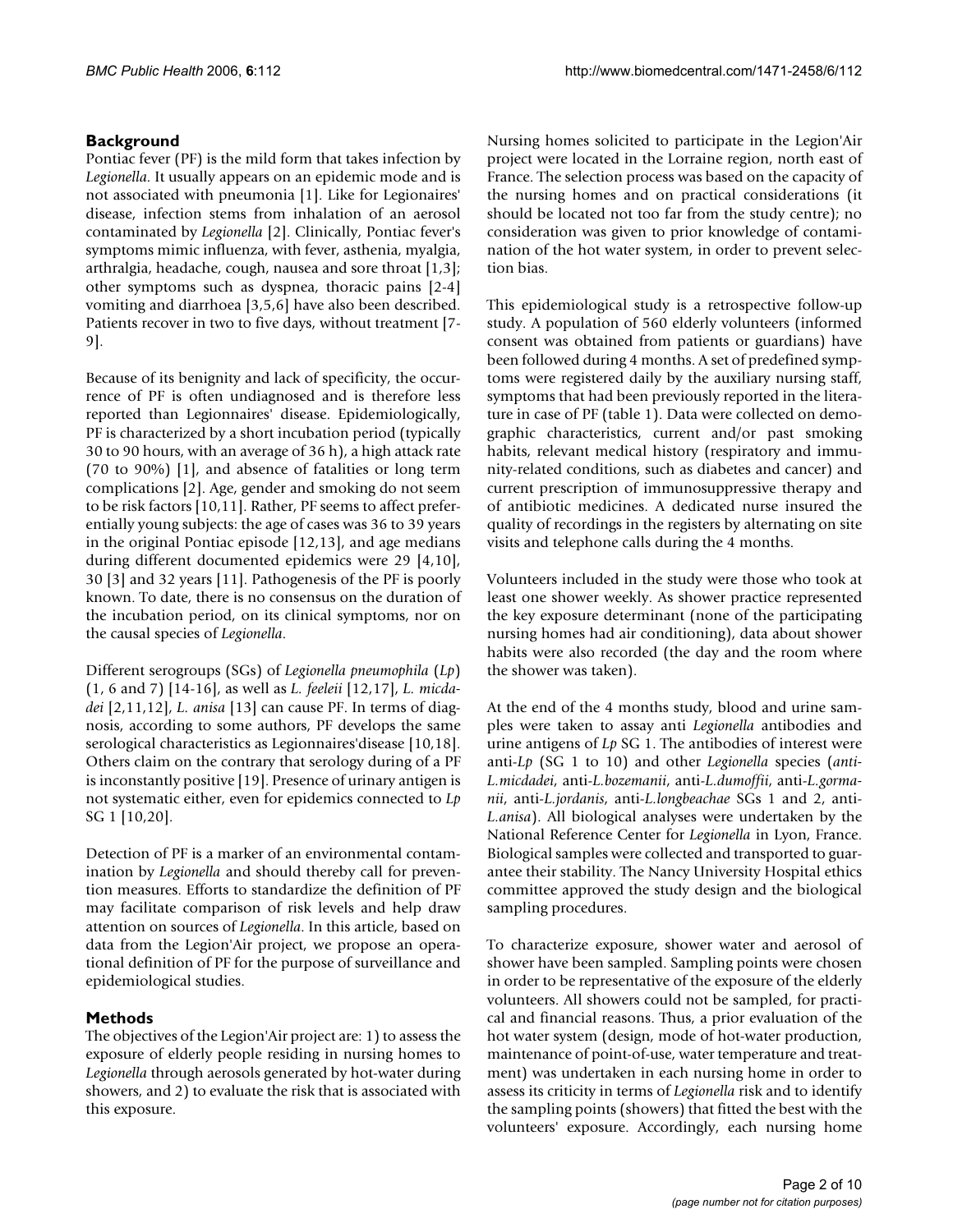| Reference | Source of<br>exposure                     | Incubation period<br>(hours)  | Episode<br>(duration) | Symptoms                                                                                                                                                                                                                                             | Type and antibody titers            | Legionella species                                         |
|-----------|-------------------------------------------|-------------------------------|-----------------------|------------------------------------------------------------------------------------------------------------------------------------------------------------------------------------------------------------------------------------------------------|-------------------------------------|------------------------------------------------------------|
| $[2]$     | Spa with<br>jacuzzi/pool                  | From 9 to 67<br>$(mean = 38)$ |                       | Myalgia <sup>a</sup> , Headache <sup>ba</sup> , Asthenia,<br><b>Shivers, Fever, Cough, Nausea,</b><br>Sore throat <sup>c</sup> Dyspnea <sup>c</sup>                                                                                                  |                                     | L. micdadei                                                |
| $[3]$     | Washing<br>with high<br>pressure<br>water |                               |                       | Fever <sup>a</sup> , Shivers <sup>a</sup> , Asthenia <sup>a</sup> ,<br>Thoracic pain, <b>Headache</b> b,<br>Myalgia <sup>b</sup> , Nausea, Cough,<br>Dyspnea, Vomiting, Diarrhoea,<br>Abdominal pain, Ocular redness<br>with photophobia Sore throat | $1/128$ and $1/256$                 | L. pneumophila SGs<br>1, 3, 4 and 6 and L.<br>londiniensis |
| [4]       | Cooling<br>towers                         | 36 to 90                      | $2 - 5$ days          | Fever, Lombago, Arthralgia,<br>Headache, Dyspnea, Asthenia<br>Sore throat                                                                                                                                                                            | Anti-Lp SG71/16 to 1/256            | L. pneumophila SG7                                         |
| [5]       | Decorative<br>fountains                   | 49                            | 71 hours              | Fever <sup>a</sup> Myalgia <sup>b</sup> , Headache <sup>b</sup> ,<br>Shivers <sup>b</sup> , asthenia, Back pain<br>Nausea, Cough, Vertigo Cramps<br>Diarrhoea <sup>c</sup> Vomiting                                                                  | Anti-Anisa: 1/128 to 1/512 L. Anisa |                                                            |
| [6]       | Spa with<br>jacuzzi/pool                  |                               | l - 5 days            | Diarrhoea, Vomiting, Headache,<br>Nausea, Myalgia, Cough <sup>c</sup>                                                                                                                                                                                | Anti-Lp SG Titer >1/64              | L. pneumophila SG6                                         |
| [10]      | Cooling<br>towers                         |                               |                       | Myalgia, Shivers, Asthenia,<br>Fever, Head ache                                                                                                                                                                                                      | Urinary Ag                          | L. pneumophila SGI                                         |
| $[26]$    | Spa                                       |                               |                       | <b>Fever, Shivers, Thoracic pain,</b><br>Cough, Nausea                                                                                                                                                                                               | Anti-Lp SG6                         | L. pneumophila SG6                                         |

**Table 1: Clinical data during Pontiac fever episodes described in the literature [references]**

a : symptom met in all subjects ; b : symptoms met the most ; c : symptoms met the least;

was split, if appropriate, in several sectors. Study participants were allocated to each sector according to where they usually took their shower. One to eight showers were sampled by nursing home.

umes were collected: 50 L and 500 L), and by culture and the FISH technique using the Impinger (air volume collected: 195 L).

At the end of the follow-up, sampling of each shower point was performed twice, two days apart; only the hot water faucet was opened to its maximum flow. For each run, two water samples, collected in sterile bottles, were systematically taken: one on the first stream (300 mL); the other (1 litre) after 7 minutes of water draining (which is the average duration of a shower [21]).

Airborne and water *Legionella* was quantified by whole cell fluorescent in situ hybridisation (FISH) using a mix of three specific probes validated for *Legionella* [LEG705, LEG226 and LEGPNE1] [22,23]. In parallel with the FISH detection, the culturable fraction of *Legionella* was evaluated with the standard method (AFNOR NF T 90–431) [24]. The theoretical detection limits of the FISH technique in the study conditions are respectively 3.10<sup>2</sup>/L of air and 9.10<sup>3</sup>/L of water. Its specificity and sensitivity are 72% and 67% [25].

The bioaerosol sampling began only after the faucet of hot water was closed (i.e. after 7 minutes flushing). Two different biosamplers were used: a MAS-100® (impaction on culture medium: GVPC) and an SKC Impinger (impaction on liquid medium: distilled water). *Legionella* count was done by culture using the MAS-100® sampler (two air vol-

#### *Case definition*

Table 1 summarizes descriptive data from the literature on PF. The symptoms are not specific; there is not to date an agreed clinical definition of PF. Symptoms that predominate in the PF studies are headache, myalgia and fever and, to a lesser extent, shivers, a consequence of infection. These 4 symptoms will be qualified as "major symptoms". Similarly, the other symptoms showed in table 1 will be considered as "minor symptoms".

Based on these literature data, we chosen the interval of 24 to 72 hours after shower as the duration of the incubation period. Hereafter will be qualified as "evocative symptoms of a PF" these major symptoms, possibly associated to minor symptoms, insofar as they have occurred 24 to 72 hours subsequently to a shower. The duration of the PF episode reported in the literature varies from 1 to 5 days; we decided to spread this duration until a new exposure event (eg a new shower) without exceeding a maximal duration of 8 days. A case of PF will be then defined if all the following criteria are met: (i) it occurred within the three days after a shower and exhibited at least one of the major symptoms, associated or not with minor symptoms ; (ii) this episode lasted at least two days, not exceeding eight days ;(iii) since antibiotics treatment could mask some PF symptoms, we included in this definition all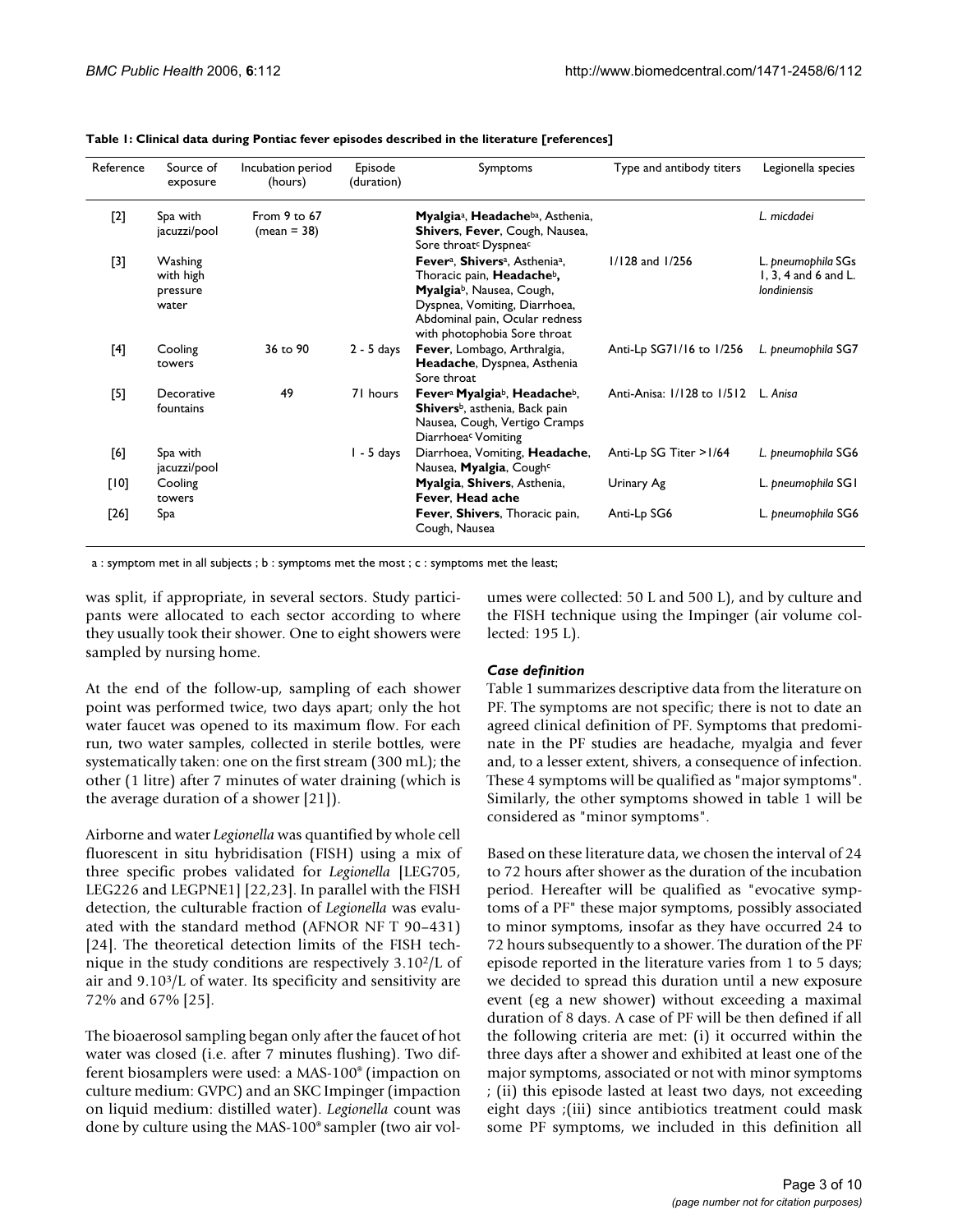|        | Sample size | Mean age<br>(standard-error) | Previous<br>pathologies | Previous immunity<br>conditions | Previous respiratory<br>conditions | Current<br>smokers | Past<br>smokers |
|--------|-------------|------------------------------|-------------------------|---------------------------------|------------------------------------|--------------------|-----------------|
| Male   | 158 (28.2%) | 77 $(\pm 9)$                 | 117(74.0%)              | 37 (23.4%)                      | 20 (12.6%)                         | 20 (12.7%)         | 27 (17.1%)      |
| Female | 402 (71.9%) | $82 (\pm 9)$                 | 290 (72.1%)             | 94 (24,3%)                      | 54 (13.4%)                         | 22 (5.5%)          | 41 (10.2%)      |
| Total  | 560 (100%)  | $81 (\pm 9)$                 | 407 (72.7%)             | 131(23.4%)                      | 74 (13.2%)                         | 42 (7.5%)          | 68 (12.1%)      |

**Table 2: Description of the population : age, gender, medical history and smoking status**

symptoms or association of symptoms lasting at least one day among subjects who had taken antibiotics this very day if at least one of these symptoms was a "major" one ; (iv) *Legionella* had to be detected in water and/or aerosol of the index shower that was selected as representing exposure of the case.

We explored two other definitions of a Pontiac episode, in a view to perform a sensitivity analysis. These alternative definitions focus on fever, viewed as the sole major symptom. In the first one, fever could be associated or not with another symptom (among those listed in table 1); in the second, fever was necessarily associated with at least one other symptom. All other criteria (lag after shower, duration of episode and contamination of water and/or of aerosol) were as described above.

#### *Data analysis*

Epi info version 3.3 and SAS were used for data management and analysis. All subjects were ascribed to a shower ward; those having used more than one shower in the course of the study were ascribed to the shower the most contaminated. The exposure value that was retained among the 6 samples available [4 water samples (two runs with two samples: first flow and after draining) and 2 aerosols samples (MAS-100 and SKC Impiger)] was the greatest *Legionella* count that was found, respectively by culture and by FISH.

For antibody titers, different "positivity" thresholds were tested. *Legionella* infection were considered as present beyond increasing sera titers, irrespective of the species or *Legionella* serogroups.

The association between the incidence of PF and contamination of showers were tested with chi squares on incidence rates, and the association with the prevalence of antibody titers by means of the regular chi square test. Tests are one sided, and p values are computed after the exact Fisher test.

# **Results**

The study population consists in 560 elderly volunteers from 25 nursing homes of Lorraine. Their age and known risk factors are described in table 2. Women represent more than 2/3 of the study population and are, on average, older than male volunteers ( $p < 10^{-4}$ ). Ages ranged from 46 to 102 years, the median value being 81 years. The population is constituted of 12.1% of ex-smokers and 7.5% of current smokers. Three quarters of subjects had a history of at least one previous medical condition (respiratory disorder, conditions impairing immunity or other), without gender difference.

#### *Incidence of Pontiac fever*

Among the 560 volunteers, 23 subjects had the clinical events corresponding to our definition of PF during the 4 months of follow-up; one subject had twice the clinical event, yielding 24 infectious episodes of PF. The global incidence rate was 0.125 cases per person-year [95% confidence interval: 0.122–0.127]. These cases reside in 13 of the 25 nursing homes. For 10 homes, only one case was reported; two cases occurred in the same nursing home, 4 and 7 cases respectively in two other institutions. In addition to this space clustering, these cases exhibited a time aggregation: less than 10 days separated, respectively, the 2 and the 4 cases that occurred in the same nursing homes. The same held true for 5 out of the 7 cases that occurred in the same nursing home. Figure 1 displays the epidemic curves for these three nursing homes.

The different symptoms presented by cases are displayed in table 3. The incubation period ranged from 24 to 72 hours, with an average and median of 48 hours. Average duration of a PF episode was 4 days. Sixteen subjects (respectively 14) met the two other definitions of a PF episode, yielding incidence rates of 0.08 (0.07) cases per person-year.

#### *Biological results*

Antigenuria was negative for all subjects. The distribution of antibody titers, all *Legionella* species and SGs combined, is given in table 4. Up to antibody titers of 1/128, the distribution of PF cases and of non cases were similar. But subjects with titers of 1/256 had a greater probability to be a case compared to weaker titers ( $RR = 3.45$ ;  $p =$ 0.12); the corresponding antibodies were anti-*Lp* SG 6 and anti-*L.gormanii*. On the other hand, it is noteworthy that 6 subjects who did not meet the definition criteria of PF had titers greater than 1/512 for antibodies anti-*Lp* SG6, anti-*L.jordanis*, anti-*L.micdadei*, anti-*L.dumoffii* and anti-*L.bozemanii*.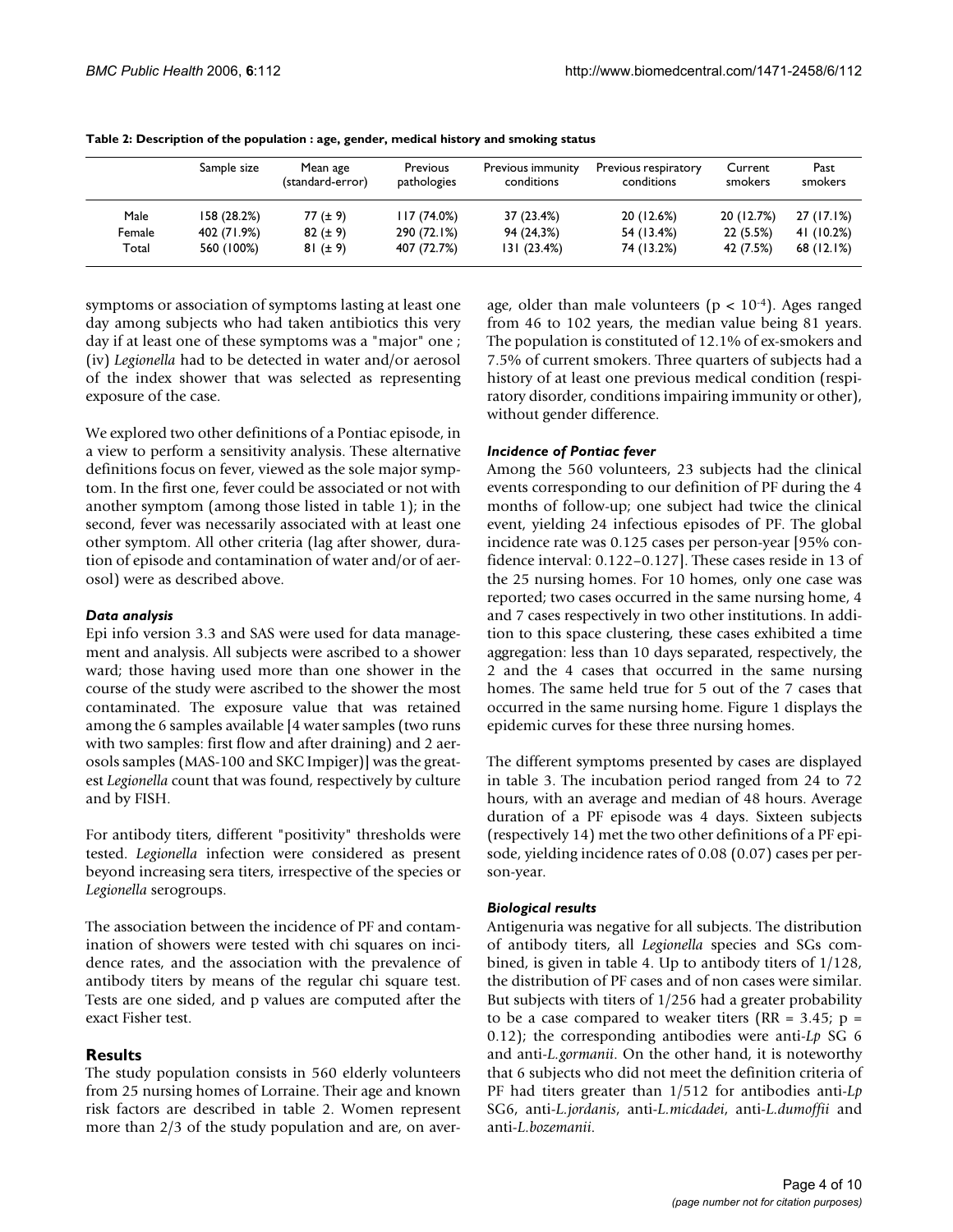



**case number**



**C**



#### Time distribution of PF cases in the nursi in the nursi in the nursi of  $\mathbb{F}_p$  or case of  $\mathbb{F}_p$  or case of  $\mathbb{F}_p$  or case of  $\mathbb{F}_p$  or case of  $\mathbb{F}_p$  or case of  $\mathbb{F}_p$  or case of  $\mathbb{F}_p$  or case of  $\math$

Time distribution of PF cases in the nursing homes were more than one case occurred. A, B and C represent the nursing homes were more than one case occurred. "days" represents the days (since the beginning of follow up) at which Pontiac fever symptoms occurred.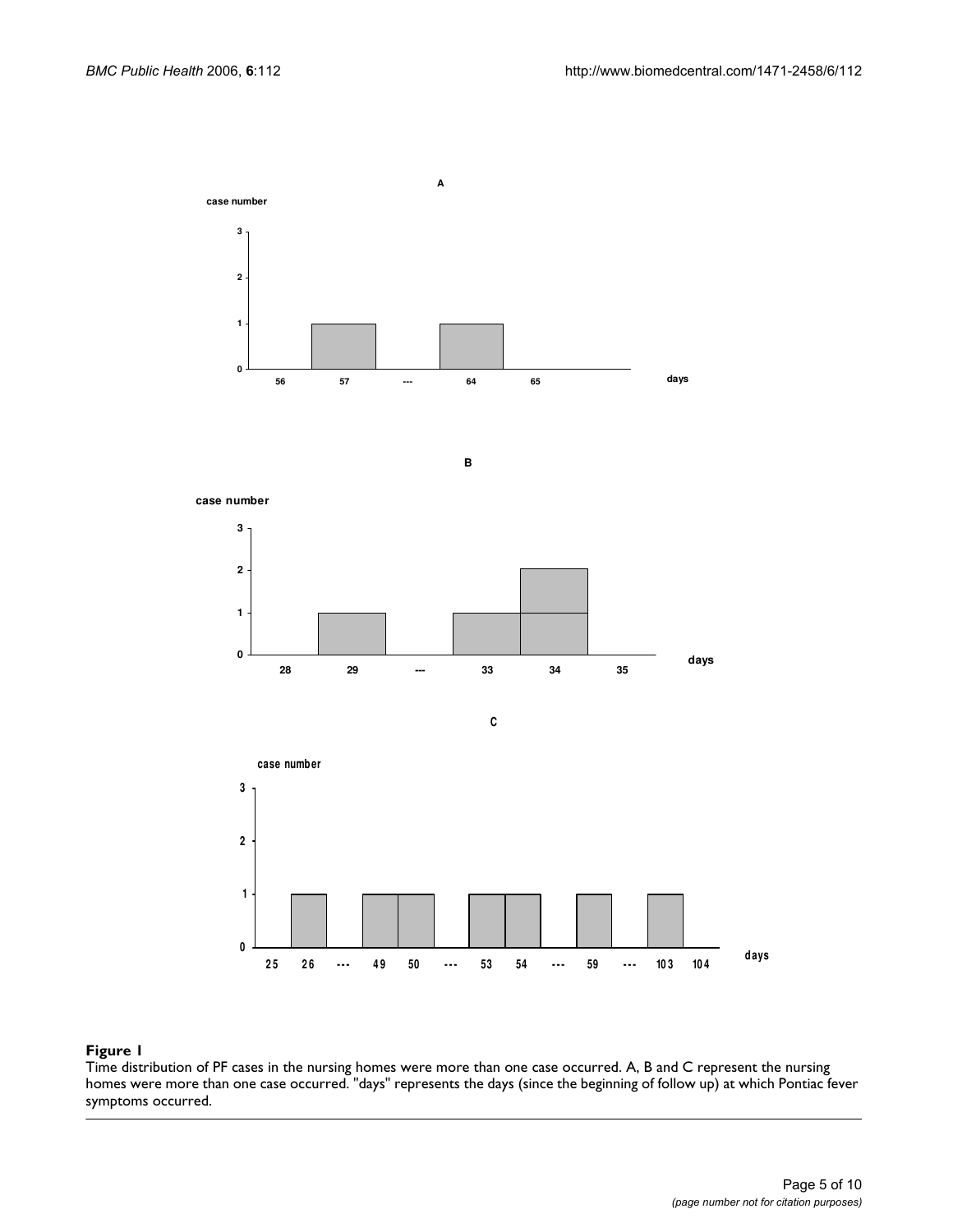**Table 3: Frequency of the different symptoms exhibited by the subjects who met Pontiac fever definition.**

| Symptoms                     | Proportion of subjects |  |
|------------------------------|------------------------|--|
| (in bold « major » symptoms) | (% among 24 episodes)  |  |
| Vertigo                      | 100%                   |  |
| Fever                        | 73%                    |  |
| Cough                        | 54%                    |  |
| Diarrhoea                    | 31%                    |  |
| Headache                     | 19%                    |  |
| Asthenia                     | 19%                    |  |
| Myalgia                      | 15%                    |  |
| Vomiting                     | 7%                     |  |
| <b>Shivers</b>               | 4%                     |  |
| <b>Nausea</b>                | 7%                     |  |
| Sore throat                  | 7%                     |  |
| Rhinorrhea                   | 4%                     |  |
| Abdominal pain               | 4%                     |  |

#### *Detection of* **Legionella** *in shower water*

Among the 23 subjects who presented at least one event defined as PF, *Legionella* have been detected in hot water of all the corresponding showers; they have also been found in the aerosol of 7 showers. Aerosolised *Legionella* was always associated with presence of bacteria in the water. Hence, only water contamination will be considered hereafter.

*Lp* was more frequent (66% of positive samples), with mainly *Lp* SGs 2 to 14. According to time of sampling (first flow or after draining) and to the run (first or second run, two days after), *Legionella* counts range from 5.10<sup>3</sup> to  $2.10^7$  CFU.L<sup>-1</sup> of water (for culture) and from  $9.10^3$  to  $15.10<sup>7</sup>$  cells.L<sup>-1</sup> of water (for the FISH method). For both detection methods, water *Legionella* concentrations are significantly greater in the first flow than after draining (p  $= 0.001$ , paired test).

The association between PF incidence and shower water quality has been studied for different concentration thresholds, according to the analytical techniques that were used (two thresholds for the culture, and three for

**Table 4: Distribution of antibody titers among cases and non cases of PF, and measure of association.**

| Antibody<br>titers | Number of subjects<br>with Pontiac fever | Number of subjects<br>without Pontiac fever | $RR$ (and $p^*$ ) |
|--------------------|------------------------------------------|---------------------------------------------|-------------------|
| 1/16               | 5                                        | 94                                          | 1.39(0.34)        |
| 1/32               | $\mathcal{P}$                            | 39                                          | 1.27(0.49)        |
| 1/64               | 3                                        | 77                                          | 0.94(0.61)        |
| 1/128              | $\mathcal{P}$                            | 24                                          | 2.08(0.27)        |
| 1/256              | $\mathcal{P}$                            | 14                                          | 3.45(0.12)        |
| 1/512              | 0                                        | 6                                           | $p = 0.78$        |

\* p value are from one-sided tests

the FISH technique). Results (table 5) suggest that a contamination level measured by the FISH technique exceeding 10<sup>4</sup>*Legionella*.L-1 of water is associated with an increased risk of PF ( $p = 0.04$ ). The rate of PF is also enhanced for greater contamination levels (RR= 1.83 [not significant] and 2.12 [ $p = 0.05$ ], respectively for concentrations of 10<sup>5</sup>and 10<sup>6</sup>*Legionella*.L-1 detected by FISH). On the contrary, no statistically relevant association was observed between the levels of culturable *Legionella* and the PF incidence. This finding suggests a better sensitivity of the FISH technique to characterize exposure to infectious *Legionella*. When the two other definitions of a PF episode are accommodated, levels of 10<sup>4</sup>*Legionella*.L-1 of water assayed by the the FISH method are also associated with an increased incidence, although more weakly, with p values of 0.06 (fever associated or not with another symptom) and 0.08 (fever and another symptom) respectively.

### *Risk factors*

Age, gender or medical history were not associated with incidence of PF, as defined in our study. The only factor that showed a statistically significant association with the "case" condition was immunosuppressive therapy (RR = 4.7,  $p = 0.02$ ).

#### **Discussion**

This work proposes an operational definition of PF for surveillance and epidemiological investigation. The originality of this study is to lean not on an epidemic situation but on follow-up, during 4 months, of an elderly population residing in nursing homes. Taking a shower was the exposing activity. *Legionella* concentrations were measured both in hot-water and aerosols of showers, using culture and fluorescent in situ hybridisation (FISH) methods. The proposed definition of PF corresponds to the occurrence of at least one of the following "major" symptoms: headache, myalgia, fever or shivers, associated or not with other symptoms labelled as "minor". Such occurrence had to occur 24 to 48 hours after taking a shower contaminated with *Legionella*. The PF incidence is statistically increased when *Legionella* concentrations reach at least 10<sup>4</sup>*Legionella*.L-1 in the shower water, using the FISH method, a level that seems to represent a threshold of risk. We are aware of no published epidemiological study on Legionnaires' disease that evaluated a minimal infective dose. However, a review of Legionnaire's episodes showed that whenever the probable source of contamination was found, water contained more than  $10<sup>5</sup>$  CFU.L<sup>-1</sup> [2]. Two other definitions of a Pontiac episode were explored that focussed on fever, associated or not with other symptoms; this sensitivity analysis did not alter the results.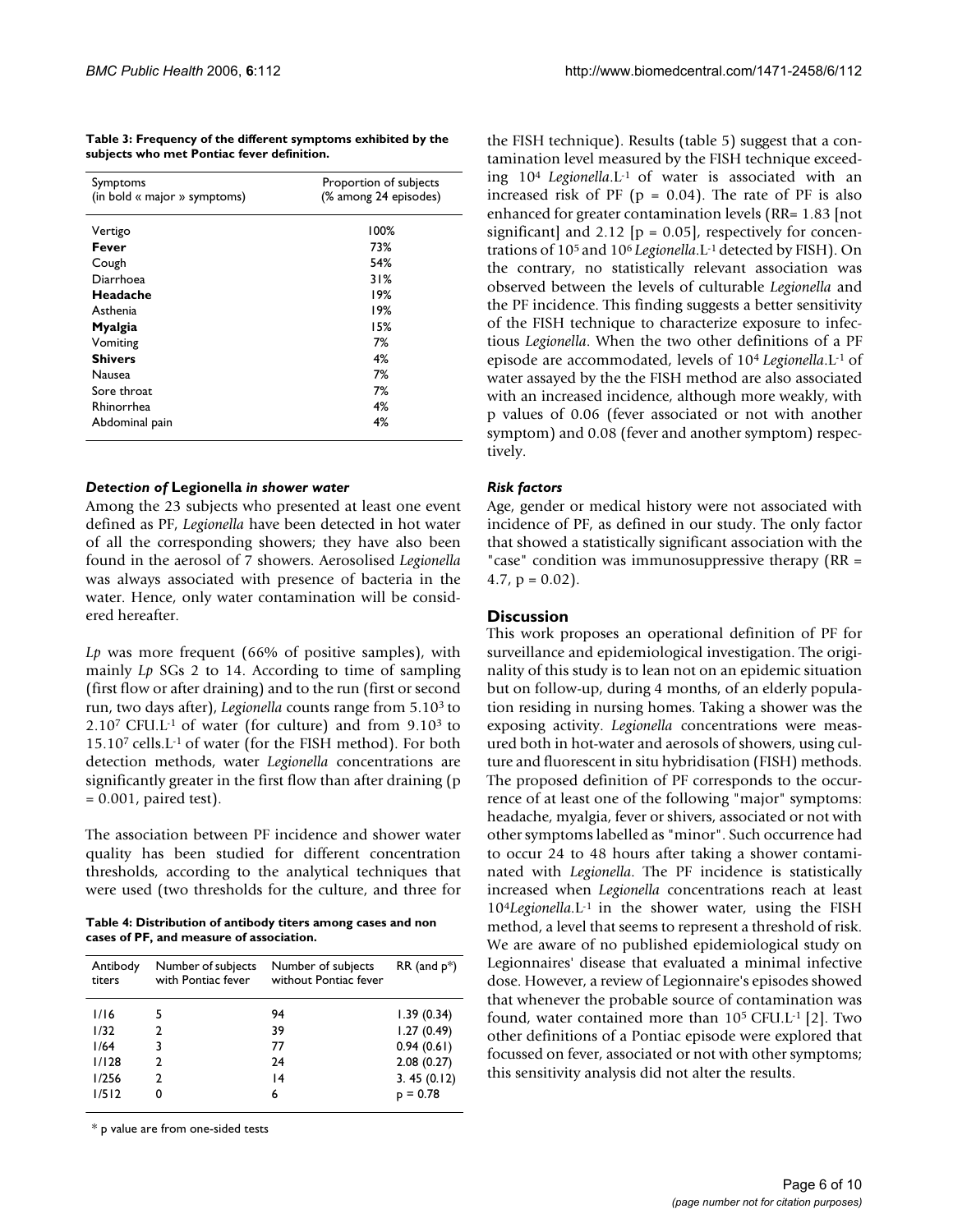| Contamination threshold           | <b>Exposure categories</b> | Number of subjects with Pontiac<br>fever (person-days at risk) | $RR$ (and $p^*$ ) |
|-----------------------------------|----------------------------|----------------------------------------------------------------|-------------------|
| $CFU > 103 L-1$                   | Exposed<br>Unexposed       | 10(24855)<br>13(42001)                                         | 1.30(0.33)        |
| $CFI > 1041-1$                    | Exposed<br>Unexposed       | 9(20928)<br>14 (45928)                                         | 1.41(0.27)        |
| Cells-FISH $>104$ L <sup>-1</sup> | Exposed<br>Unexposed       | 23 (56245)<br>0(10611)                                         | $UD** (0.02)$     |
| Cells-FISH $>105$ L <sup>-1</sup> | Exposed<br>Unexposed       | 19 (48265)<br>4(18591)                                         | 1.83(0.19)        |
| Cells-FISH $>106$ L <sup>-1</sup> | Exposed<br>Unexposed       | 11(20185)<br>12(46671)                                         | 2.12(0.05)        |

**Table 5: Cases distribution (and person-days at risk) for different levels of shower contaminations and associations' measure.**

\*p value are from one-sided tests

\*\*UD: undefined, because of 0 cases among unexposed

CFU: cells count by culture

Cells-FISH: cells count by FISH method

The description of PF in our study is unusual in several aspects: the study population and location, the source of the exposure and how it was ascertained.

#### *Study population and epidemiologic particularities of the results*

Our study describes for the first time, to our knowledge, the incidence of PF in a population of elderly people in nursing homes. Previous studies have described epidemic Pontiac episodes with spa (with jacuzzi), decorative fountains [2,5,6,13,26-28], in relation with cooling towers [[4](#page-9-0)], and also among workers involved in cleaning activities with high pressure water in confined spaces [3,[17](#page-9-2),20,29]. In most studies, subjects (usually young and not living continuously in the setting where exposure took place) were exposed during a short period (generally not exceeding ten days) to a common source, a situation that facilitates linkage between a cluster of symptoms among several individuals and a common source of exposure. On the contrary, our study describes symptoms of PF among subjects who may be exposed iteratively and individually. In this "endemic" context, however, cases appeared on a grouped mode since, besides 10 sporadic cases, all others among 23 who met the case definition occurred on a short period among subjects belonging to three nursing homes. In reference to epidemiologic data available in the literature, the incidence rate calculated in this study expresses this particular context. Indeed, previous papers have described very high attack rates of PF, about 70 to 90% [1] in an epidemic setting. On the contrary, when PF episodes occur in the community in a non epidemic setting, the mild severity of the symptoms can lead to underestimation of true incidence, these banal symptoms being easily overlooked [5]; hence, in a population follow-up setting like in our study, data collection might well miss some cases.

Sera titers of 1/256 appear here as being linked to cases of PF with a relative risk of 3.5 ( $p = 0.12$ ). Interestingly, this corresponds to the definition of the French National Institute of Health Surveillance (InVS) of a probable case of Legionnaires'disease [30]. Our results concerning the antigenuria (0 positive antigenuria for 23 subjects are similar to those described in some studies about legionellosis [3,10,20]. Six subjects who did not meet the proposed definition criteria of PF exhibited high titers of antibody (> 1/128), an intriguing observation. First, one should consider the small number of cases, allowing for sampling variability. This might also be explained by cross-reactions of antibodies detection in relation with the indirect immunofluorescence technique that is used. These crossreactions are many and were described for mycobacteries, leptospires, *Chlamydia*, *Mycoplasma*, *Citrobacter*, *Campylobacter* and *Coxiella burnetii* [31]. Moreover, *Legionella* encountered in human pathology generally belong to the *pneumophila* species. In our study, except Lp SG6, the other species observed among subjects with high levels of antibody who did not meet our definition of PF, belong to the non *pneumophila* species (anti-*L. jordanis*, anti-*L. micdadei*, anti-*L. dumoffii* and anti-*L. Bozemanii*). This also can be explained by the possibility of cross-reactions between different serogroups and different species of *Legionella* [32]. The most frequent symptoms that were exhibited by these subjects were cough (5/6), dyspnea (3/6), diarrhoea (3/6) and headaches (3/6). Although symptoms occurred in the three days following a shower, these subjects did not comply with our definition either because they only presented "minor symptoms", or because *Legionella* had not been detected in the showers they used.

In accord with other authors, age, gender and smoking habits are not found as risk factors for Pontiac fever [10,11]. This condition might even affect preferentially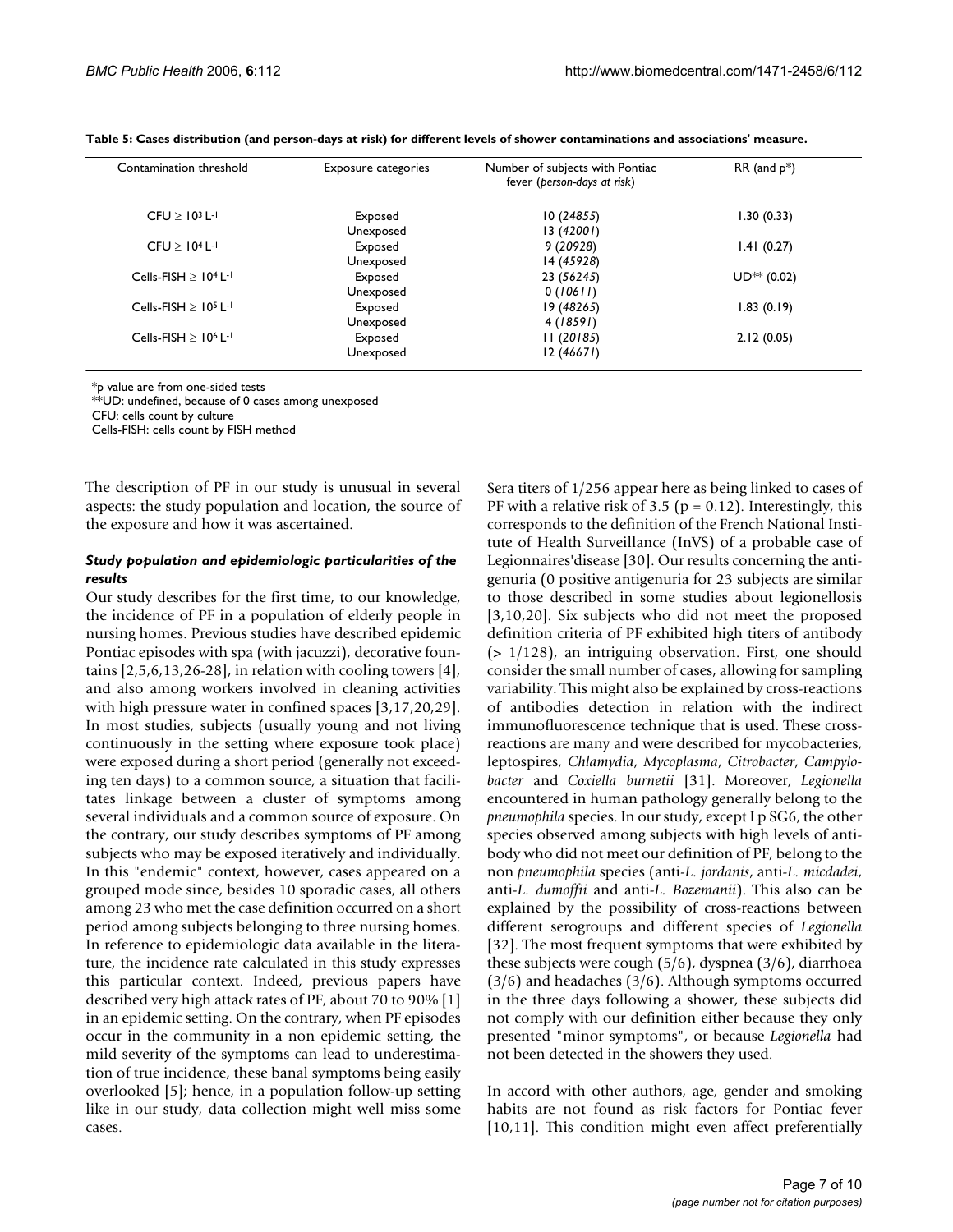young subjects, with typical ages among cases in published epidemics ranging between 30 to 40 years [3[,4,](#page-9-0)10- 13]. These figures are not comparable to ours since the average age of our elderly population among cases of PF was 82 years, similar to subjects who did not exhibit PF symptoms.

Among clinical risk factors that have been evaluated in the present study (a history of respiratory conditions, sicknesses impairing the immunity system such as diabetes, cancer, cardiovascular conditions and dementia such as Alzheimer's disease), only immunosuppressive therapy was associated with the incidence of PF ( $p = 0.02$ ). This very risk factor had been also described in a study where prevalence of community respiratory conditions was compared between subjects residing in nursing homes and at home [33].

#### *Source and measure of exposure*

Aerosolised *Legionella* reached greater concentrations during the first minute, as previously described by several authors [\[34](#page-10-0),35]. One limitation of this study resides in the semi-ecological character of exposure assessment. Indeed, exposure was not assessed at an individual level but by groups of subjects. All showers could not be systematically sampled and we assigned to a shower A (not sampled) the same quality as shower B (sampled) on criteria based on the existence of a common water column feeding the two showers. The resulting exposure misclassification is a Berkson type error [36,37]. It tends to lessen statistical power by increasing the variances estimates of the association; however it does not biase the point estimate, when the average group exposure is correctly represented by the measured concentrations.

Moreover, we have made the hypothesis that the hotwater *Legionella* contamination remained stable during the whole follow-up period. Now, only two measurements of water contamination were done at the end follow-up period in each nursing home to characterize exposure along the study. The validity of this assumption depends therefore on the time variability of the shower water contamination, whose avaluation is under way. It also depends upon other factors such that sensitivity and specificity of the sampling and analytical methods that were used [8,25]. Because the culture method has not the capacity to detect all viable bacteria that are sampled in the environment, due to their very diverse physiological states [38] and to environmental stress, conditions that led to the concept of "viable but not culturable bacteria" [39-41], there is some degree of underestimation of bacterial concentrations. Molecular approaches like the FISH technique might provide more representative concentration estimates, leading to improved exposure assessment to bacterial pathogens. Figures with the FISH method do not exist to date.

### **Conclusion**

Our epidemiological findings back the operational definition of the PF that we propose. It needs to be confirmed by others studies. The investigation is still going on in order to include a thousand of volunteers, a number that should ensure a greater statistical power.

#### **Abbreviations**

PF : Pontiac fever

Lp: Legionella pneumophila

- L. feeleii: Legionella feeleii
- L. micdadei : micdadei
- L. anisa: Legionella anisa
- SG (s): serogroup (s)

anti-Lp: anti Legionella pneumophila

anti-L.: anti Legionella

AFNOR: Agence Française de Normalisation

FISH: Fluorescent In Situ Hybridisation

RR: Relative Risk

CDC: Center of Diseases Control

INVS: Institut National de Veille Sanitaire (National institute of Medical Surveillance)

MAS: Microbial Air Monitoring System

UFC: Colony-Forming Units

\* Asterisked abbreviations are not defined in the body of the text

#### **Financial and non-financial competing interests**

The author(s) declare that they have no competing interests.

#### **Authors' contributions**

TP was involved in the epidemiological survey. He performed data statistical analysis and wrote the manuscript.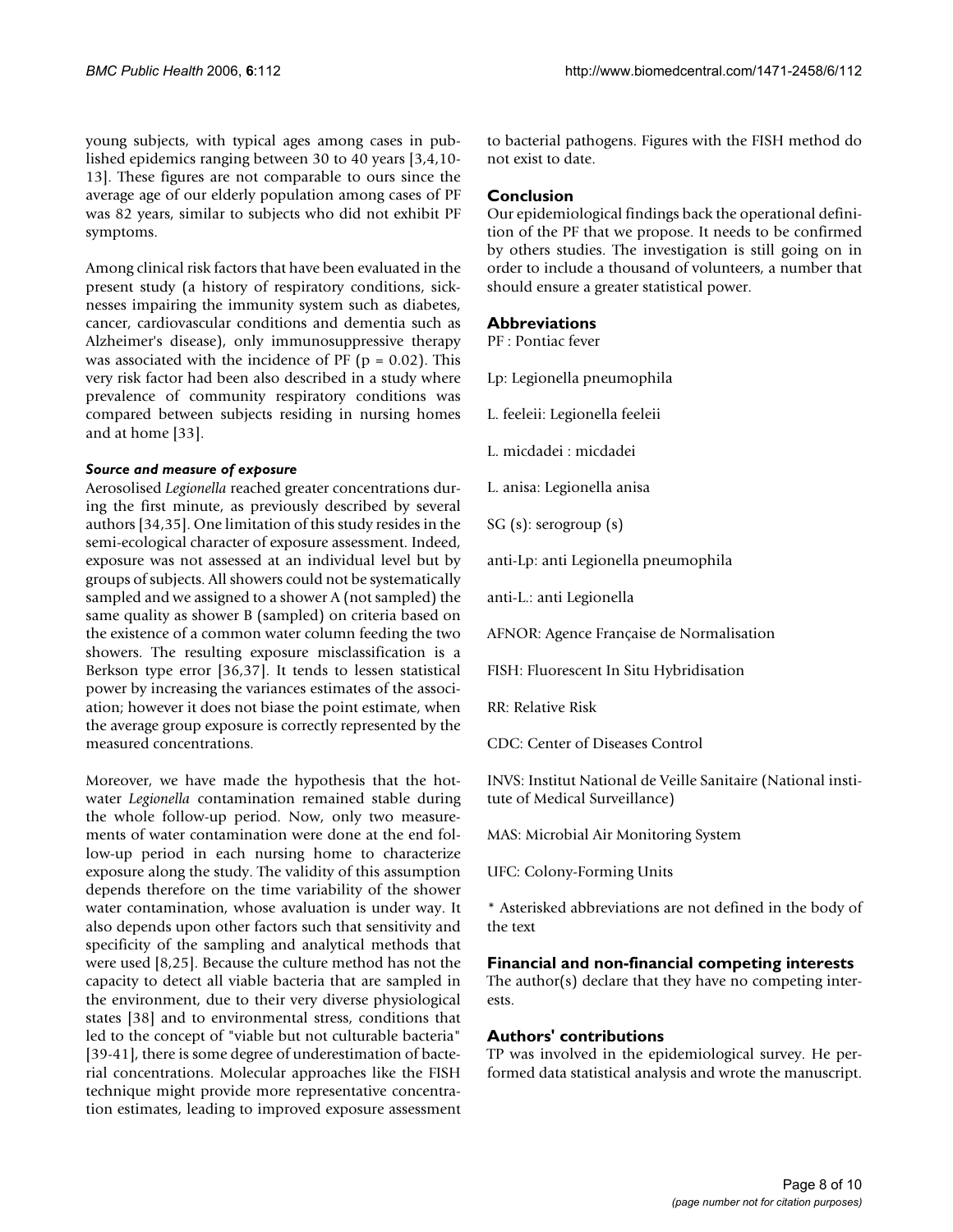MAD carried out the environmental analyses (aerosols and water); she participated in its design and coordination and helped to draft the manuscript.

DZN and HP designed and carried out the survey studies, participated in the data analysis and helped for drafting the manuscript.

LM conceived the study, and participated in its design and coordination and helped to draft the manuscript and revising it critically.

All authors read and approved the final manuscript.

#### **Acknowledgements**

This study was funded by AFSSE (French Agency for Environemental Sanitary Security), the French ministry of Health and Véolia. M. Deloge-Abarkan was recipient of a doctoral scholarship from ADEME and EDF. The design of the aerosol exposure assessment was extensively discussed with Enric Robine, from CSTB, the French Building Research Center. The water system critical point analysis procedure was elaborated by Veolia Environnement. Nathalie Diguio, a Master student at Inserm, contributed to the study follow-up.

Participation to Lory MOUCHOT and Lahoucine BENAMGHAR to the statistical analysis is also acknowledged.

The authors are indebt towards the local medical authorities and the elderly persons who volunteered to participate to the study.

The staff of the nursing homes is also thanked; they cannot all be cited.

Brigitte Risse and Maryse Fiorani, from the Clinical Investigations Center of the Nancy University Hospital (coordinator: Anca Radauceanu) were responsible of the follow-up; their role was pivotal.

#### **References**

- Pancer K, Stypulkowska-Misiurewicz H: Pontiac fever non-pneu**[monic legionellosis.](http://www.ncbi.nlm.nih.gov/entrez/query.fcgi?cmd=Retrieve&db=PubMed&dopt=Abstract&list_uids=15029835)** *Przegl Epidemiol* 2003, **57:**607-12.
- 2. Fields BS, Haupt T, Davis JP, Arduino MJ, Miller HP, Butler JC: **Pontiac fever due to** *Legionella micdadei* **[from whirlpool Spa: pos](http://www.ncbi.nlm.nih.gov/entrez/query.fcgi?cmd=Retrieve&db=PubMed&dopt=Abstract&list_uids=11679917)[sible role of bacterial endotoxin.](http://www.ncbi.nlm.nih.gov/entrez/query.fcgi?cmd=Retrieve&db=PubMed&dopt=Abstract&list_uids=11679917)** *J Infect Dis* 2001, **184:**1289-92.
- Castor ML, Wagstrom EA, Danila RN, Smith KE, Naimi TS, Besser JM, Peacock KA, Juni BA, Hunt JM, Bartkus JM, Kirkhorn SR, Lynfield R: **An outbreak of Pontiac fever with respiratory distress [among workers performing high-pressure cleaning at a](http://www.ncbi.nlm.nih.gov/entrez/query.fcgi?cmd=Retrieve&db=PubMed&dopt=Abstract&list_uids=15809913) [sugar-beet processing plant.](http://www.ncbi.nlm.nih.gov/entrez/query.fcgi?cmd=Retrieve&db=PubMed&dopt=Abstract&list_uids=15809913)** *J Infect Dis* 2005, **191:**1530-37.
- <span id="page-9-0"></span>4. Mori M, Hoshino K, Sonoda H, Yoshida H, Yabuuchi E, Yamashiro Y, Koide M, Saito A, Kishimoto T, Furuhata K: **An outbreak of Pontiac fever due to** *Legionella pneumophila* **[serogroup 7. I. clini](http://www.ncbi.nlm.nih.gov/entrez/query.fcgi?cmd=Retrieve&db=PubMed&dopt=Abstract&list_uids=7616010)[cal aspects.](http://www.ncbi.nlm.nih.gov/entrez/query.fcgi?cmd=Retrieve&db=PubMed&dopt=Abstract&list_uids=7616010)** *Kansenshogaku Zasshi* 1995, **69:**646-53.
- 5. Jones TF, Benson RF, Brown EW, Rowland JR, Crosier SC, Schaffner W: **[Epidemiologic investigation of a restaurant-associated](http://www.ncbi.nlm.nih.gov/entrez/query.fcgi?cmd=Retrieve&db=PubMed&dopt=Abstract&list_uids=14583861) [outbreak of Pontiac fever.](http://www.ncbi.nlm.nih.gov/entrez/query.fcgi?cmd=Retrieve&db=PubMed&dopt=Abstract&list_uids=14583861)** *Clinical Infectious Diseases* 2003, **37:**1292-7.
- Benin AL, Benson RF, Arnold KE, Fiore AE, Cook PG, Williams LK, Fields B, Besser RE: **[An outbreak of travel-associated Legion](http://www.ncbi.nlm.nih.gov/entrez/query.fcgi?cmd=Retrieve&db=PubMed&dopt=Abstract&list_uids=11807698)naires disease and Pontiac fever: the need for enhanced sur[veillance of travel-associated legionellosis in the United](http://www.ncbi.nlm.nih.gov/entrez/query.fcgi?cmd=Retrieve&db=PubMed&dopt=Abstract&list_uids=11807698) [States.](http://www.ncbi.nlm.nih.gov/entrez/query.fcgi?cmd=Retrieve&db=PubMed&dopt=Abstract&list_uids=11807698)** *J Infect Dis* 2002, **185:**237-43.
- 7. Avril JL, Dabernat H, Denis F, Monteil H: **Epidémiologie et pouvoir pathogène de** *Legionella***.** In *Bactériologie Clinique* Edited by: Ellipses. Paris; 1992:309-18.
- 8. Bornstein N, Fleurette J: *Legionella***.** In *Manuel de bactériologie clinique* Edited by: Elsevier. Paris; 1994:1061-87.
- 9. Fraser DW, Deubner DC, Hill DL, Gilliam DK: **[Nonpneumonic,](http://www.ncbi.nlm.nih.gov/entrez/query.fcgi?cmd=Retrieve&db=PubMed&dopt=Abstract&list_uids=462175) [short-incubation-period Legionellosis \(Pontiac fever\) in men](http://www.ncbi.nlm.nih.gov/entrez/query.fcgi?cmd=Retrieve&db=PubMed&dopt=Abstract&list_uids=462175) [who cleaned a steam turbine condenser.](http://www.ncbi.nlm.nih.gov/entrez/query.fcgi?cmd=Retrieve&db=PubMed&dopt=Abstract&list_uids=462175)** *Science* 1979, **205:**690-1.
- 10. Friedman S, Spitalny K, Barbaree J, Faur Y, Mckinney R: **[Pontiac](http://www.ncbi.nlm.nih.gov/entrez/query.fcgi?cmd=Retrieve&db=PubMed&dopt=Abstract&list_uids=3565648) [fever outbreak associated with a cooling tower.](http://www.ncbi.nlm.nih.gov/entrez/query.fcgi?cmd=Retrieve&db=PubMed&dopt=Abstract&list_uids=3565648)** *Am J Public Health* 1987, **77:**568-72.
- 11. Goldberg DJ, Wrench JG, Collier PW, Emslie JA, Fallon RJ, Forbes GI, McKay TM, Macpherson AC, Markwick TA, Reid D: **Lochgoilhead fever: outbreak of non-pneumonic legionellosis due to** *Legionella micdadei***[.](http://www.ncbi.nlm.nih.gov/entrez/query.fcgi?cmd=Retrieve&db=PubMed&dopt=Abstract&list_uids=2563467)** *Lancet* 1989, **1:**316-8.
- 12. Cordes LG, Fraser DW: **[Legionellosis: Legionnaires' disease;](http://www.ncbi.nlm.nih.gov/entrez/query.fcgi?cmd=Retrieve&db=PubMed&dopt=Abstract&list_uids=6993807) [Pontiac fever.](http://www.ncbi.nlm.nih.gov/entrez/query.fcgi?cmd=Retrieve&db=PubMed&dopt=Abstract&list_uids=6993807)** *Med Clin North Am* 1980, **64:**395-416.
- 13. Fenstersheib MD, Miller M, Diggins C, Liska S, Detwiler L, Werner SB, Lindquist D, Thacker WL, Benson RF: **Outbreak of Pontiac fever due to** *Legionella anisa***[.](http://www.ncbi.nlm.nih.gov/entrez/query.fcgi?cmd=Retrieve&db=PubMed&dopt=Abstract&list_uids=1973219)** *Lancet* 1990, **336:**35-7.
- <span id="page-9-1"></span>14. Kaufmann AF, Mcdade JE, Patton CM, Bennett JV, Skaliy P, Feeley JC, Anderson DC, Potter ME, Newhouse VF, Gregg MB, Brachman PS: **Pontiac fever: isolation of the etiologic agent (***Legionella pneumophila***[\) and demonstration of its mode of transmis](http://www.ncbi.nlm.nih.gov/entrez/query.fcgi?cmd=Retrieve&db=PubMed&dopt=Abstract&list_uids=7304569)[sion.](http://www.ncbi.nlm.nih.gov/entrez/query.fcgi?cmd=Retrieve&db=PubMed&dopt=Abstract&list_uids=7304569)** *Am J Epidemiol* 1981, **114:**337-47.
- 15. Luttichau HR, Vinther C, Uldum SA, Moller J, Faber M, Jensen JS: **[An](http://www.ncbi.nlm.nih.gov/entrez/query.fcgi?cmd=Retrieve&db=PubMed&dopt=Abstract&list_uids=9636866) [outbreak of Pontiac fever among children following the use](http://www.ncbi.nlm.nih.gov/entrez/query.fcgi?cmd=Retrieve&db=PubMed&dopt=Abstract&list_uids=9636866) [of a whirlpool.](http://www.ncbi.nlm.nih.gov/entrez/query.fcgi?cmd=Retrieve&db=PubMed&dopt=Abstract&list_uids=9636866)** *Clin Infect Dis* 1998, **26:**1374-8.
- 16. Miller LA, Beebe JL, Butler JC, Martin W, Benson R, Hoffman RE, Fields BS: Use of polymerase chain reaction in an epidemio-<br>logic investigation of Pontiac fever. *J Infect Dis* 1993, [logic investigation of Pontiac fever.](http://www.ncbi.nlm.nih.gov/entrez/query.fcgi?cmd=Retrieve&db=PubMed&dopt=Abstract&list_uids=8354920) **168:**769-72.
- <span id="page-9-2"></span>17. Herwaldt LA, Gorman GW, McGrath T, Toma S, Brake B, Hightower AW, Jones J, Reingold AL, Boxer PA, Tang PW: **A new** *Legionella* **species,** *Legionella feeleii* **[species nova, causes Pontiac fever](http://www.ncbi.nlm.nih.gov/entrez/query.fcgi?cmd=Retrieve&db=PubMed&dopt=Abstract&list_uids=6696354) [in an automobile plant.](http://www.ncbi.nlm.nih.gov/entrez/query.fcgi?cmd=Retrieve&db=PubMed&dopt=Abstract&list_uids=6696354)** *Ann Intern Med* 1984, **100:**333-8.
- 18. Hunt DA, Cartwright KA, Smith MC, Middleton J, Bartlett CL, Lee JV, Dennis PJ, Harper D: **[An outbreak of Legionnaires' disease in](http://www.ncbi.nlm.nih.gov/entrez/query.fcgi?cmd=Retrieve&db=PubMed&dopt=Abstract&list_uids=1879480) [Gloucester.](http://www.ncbi.nlm.nih.gov/entrez/query.fcgi?cmd=Retrieve&db=PubMed&dopt=Abstract&list_uids=1879480)** *Epidemiol Infect* 1991, **107:**133-41.
- Thacker SB, Bennett JV, Tsai TF, Fraser DW, Mcdade JE, Shepard CC, William KH Jr, Stuart WH, Dull HB, Eickhoff TC: **[An outbreak in](http://www.ncbi.nlm.nih.gov/entrez/query.fcgi?cmd=Retrieve&db=PubMed&dopt=Abstract&list_uids=361897) [1965 of severe respiratory illness caused by the Legionnaires'](http://www.ncbi.nlm.nih.gov/entrez/query.fcgi?cmd=Retrieve&db=PubMed&dopt=Abstract&list_uids=361897) [disease bacterium.](http://www.ncbi.nlm.nih.gov/entrez/query.fcgi?cmd=Retrieve&db=PubMed&dopt=Abstract&list_uids=361897)** *J Infect Dis* 1978, **138:**512-9.
- 20. Gregersen P, Grunnet K, Uldum SA, Andersen BH, Madsen H: **Pontiac fever at a sewage treatment plant in the food industry.** *Scand J Work Eviron Health* 1999, **25:**291-5.
- 21. U.S. EPA (United States Environnemental Protection Agency): **Exposure Factors Handbook.** [[http://www.epa.gov/NCEA/pdfs/efh/](http://www.epa.gov/NCEA/pdfs/efh/sect15a.pdf) [sect15a.pdf](http://www.epa.gov/NCEA/pdfs/efh/sect15a.pdf)].
- 22. Amann R, Ludwig W, Schleifer K-H: **Philogenetic Identification and** *in situ* **detection of individual microbial cells without cultivation. Microbiological.** *Reviews* 1995, **59:**143-169.
- 23. Grimm D, Merkert H, Ludwig W, Schleifer K-H, Hacker J, Brand BC: **Specific detection of** *Legionella pneumophila* **: construction of a new 16S rRNA-Targeted oligonucleotide probe.** *Applied and Environmental Microbiology* 1998, **64:**2686-90.
- 24. AFNOR (Association Française de Normalisation): **Qualité des eaux. Recherche et dénombrement des** *Legionella* **spp et de** *Legionella pneumophila***, méthode générale par ensemencement direct et après concentration par filtration sur membrane ou centrifugation.** *AFNOR Report no* :T90-431.
- 25. Buchbinder S, Trebesius K, Heesemann J: **Evaluation of detection of** *Legionella spp***[. in water samples by fluorescence in situ](http://www.ncbi.nlm.nih.gov/entrez/query.fcgi?cmd=Retrieve&db=PubMed&dopt=Abstract&list_uids=12398214) [hybridation, PCR amplification and bacterial culture.](http://www.ncbi.nlm.nih.gov/entrez/query.fcgi?cmd=Retrieve&db=PubMed&dopt=Abstract&list_uids=12398214)** *International Journal of Medical Microbiology* 2002, **292:**241-5.
- 26. Mangione EJ, Remis RS, Tait KA, McGee HB, Gorman GW, Wentworth BB, Baron PA, Hightower AW, Barbaree JM, Broome CV: **[An](http://www.ncbi.nlm.nih.gov/entrez/query.fcgi?cmd=Retrieve&db=PubMed&dopt=Abstract&list_uids=3968786) [outbreak of Pontiac fever related to whirlpool use, Michigan](http://www.ncbi.nlm.nih.gov/entrez/query.fcgi?cmd=Retrieve&db=PubMed&dopt=Abstract&list_uids=3968786) [1982.](http://www.ncbi.nlm.nih.gov/entrez/query.fcgi?cmd=Retrieve&db=PubMed&dopt=Abstract&list_uids=3968786)** *JAMA* 1985, **253:**535-9.
- 27. Gotz HM, Tegnell A, De Jong B, Broholm KA, Kuusi M, Kallings I, Ekdahl K: **[A whirlpool associated outbreak of Pontiac fever at](http://www.ncbi.nlm.nih.gov/entrez/query.fcgi?cmd=Retrieve&db=PubMed&dopt=Abstract&list_uids=11349975) [a hotel in Northern Sweden.](http://www.ncbi.nlm.nih.gov/entrez/query.fcgi?cmd=Retrieve&db=PubMed&dopt=Abstract&list_uids=11349975)** *Epidemiol Infect* 2001, **126:**241-7.
- 28. Spitalny KC, Vogt RL, Orciari LA, Witherell LE, Etkind P, Novick LF: **[Pontiac fever associated with a whirlpool spa.](http://www.ncbi.nlm.nih.gov/entrez/query.fcgi?cmd=Retrieve&db=PubMed&dopt=Abstract&list_uids=6391156)** *Am J Epidemiol* 1984, **120:**809-17.
- Armstrong CW, Miller GB Jr: [A 1949 outbreak of Pontiac fever](http://www.ncbi.nlm.nih.gov/entrez/query.fcgi?cmd=Retrieve&db=PubMed&dopt=Abstract&list_uids=3888124)**[like illness in steam condenser cleaners.](http://www.ncbi.nlm.nih.gov/entrez/query.fcgi?cmd=Retrieve&db=PubMed&dopt=Abstract&list_uids=3888124)** *Arch Environ Health* 1985, **40:**26-9.